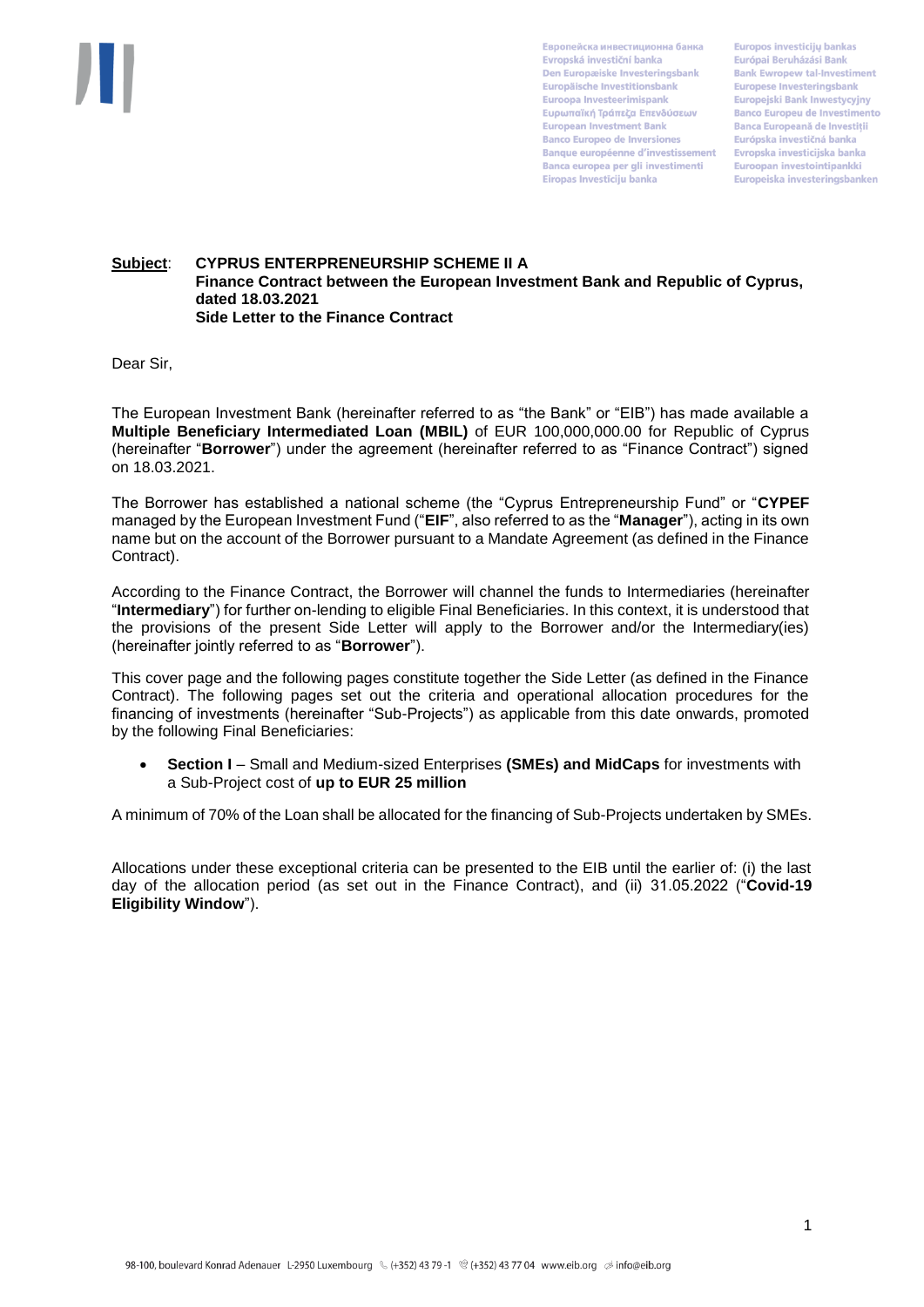

We are sending you this Side Letter in duplicate. Please **return to us one set** of:

- 1) this **cover page duly signed**, to mark your agreement;
- 2) the **following pages, initialled** on the bottom right hand side corner.

The second set of documents is for your files.

Yours faithfully, EUROPEAN INVESTMENT BANK

AGREED and ACCEPTED

……………………………………… **Republic of Cyprus**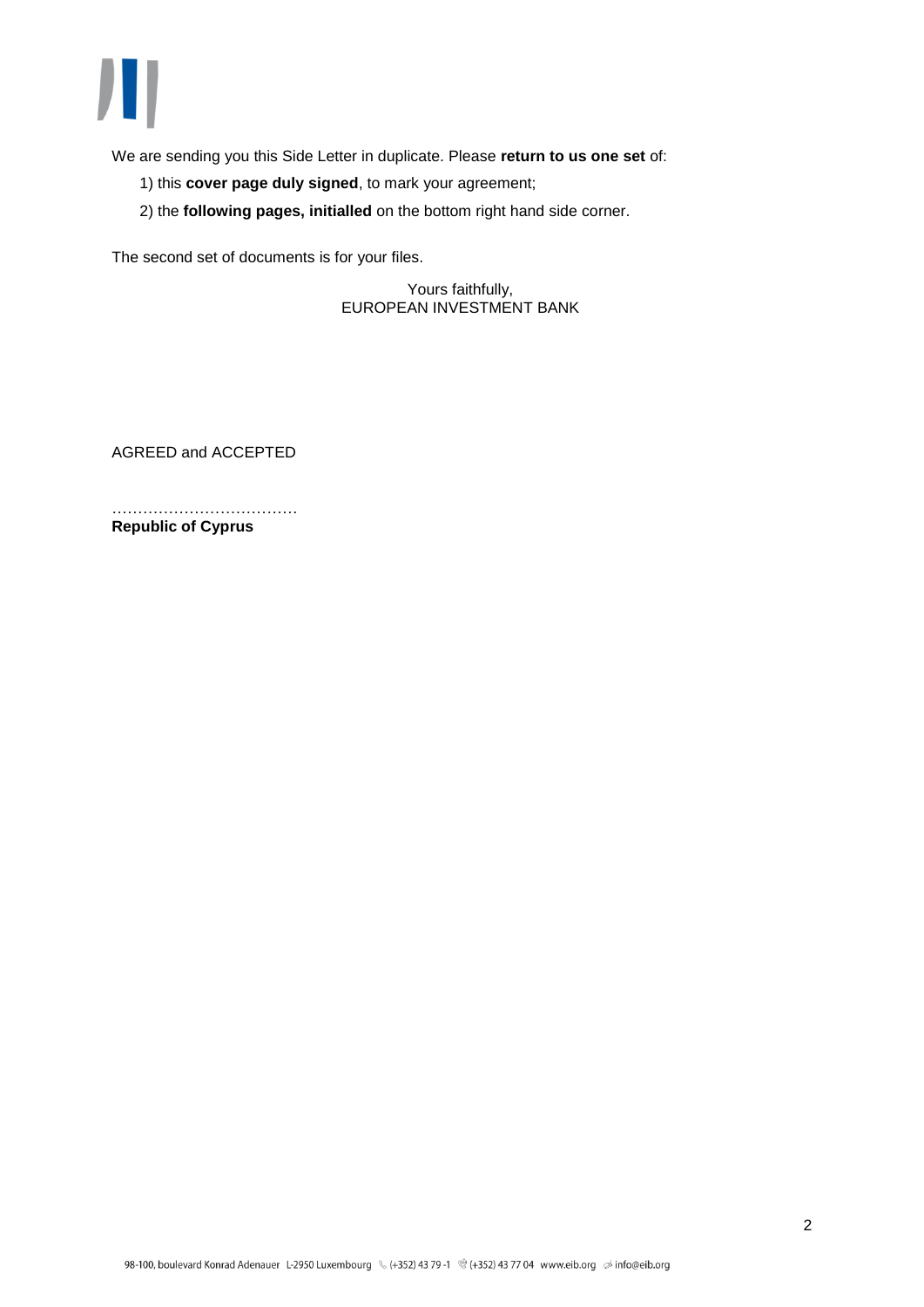# **RULES FOR ALLOCATIONS TO SMEs AND MIDCAPs undertaking investments of up to EUR 25m in the EU**

**CONTENTS**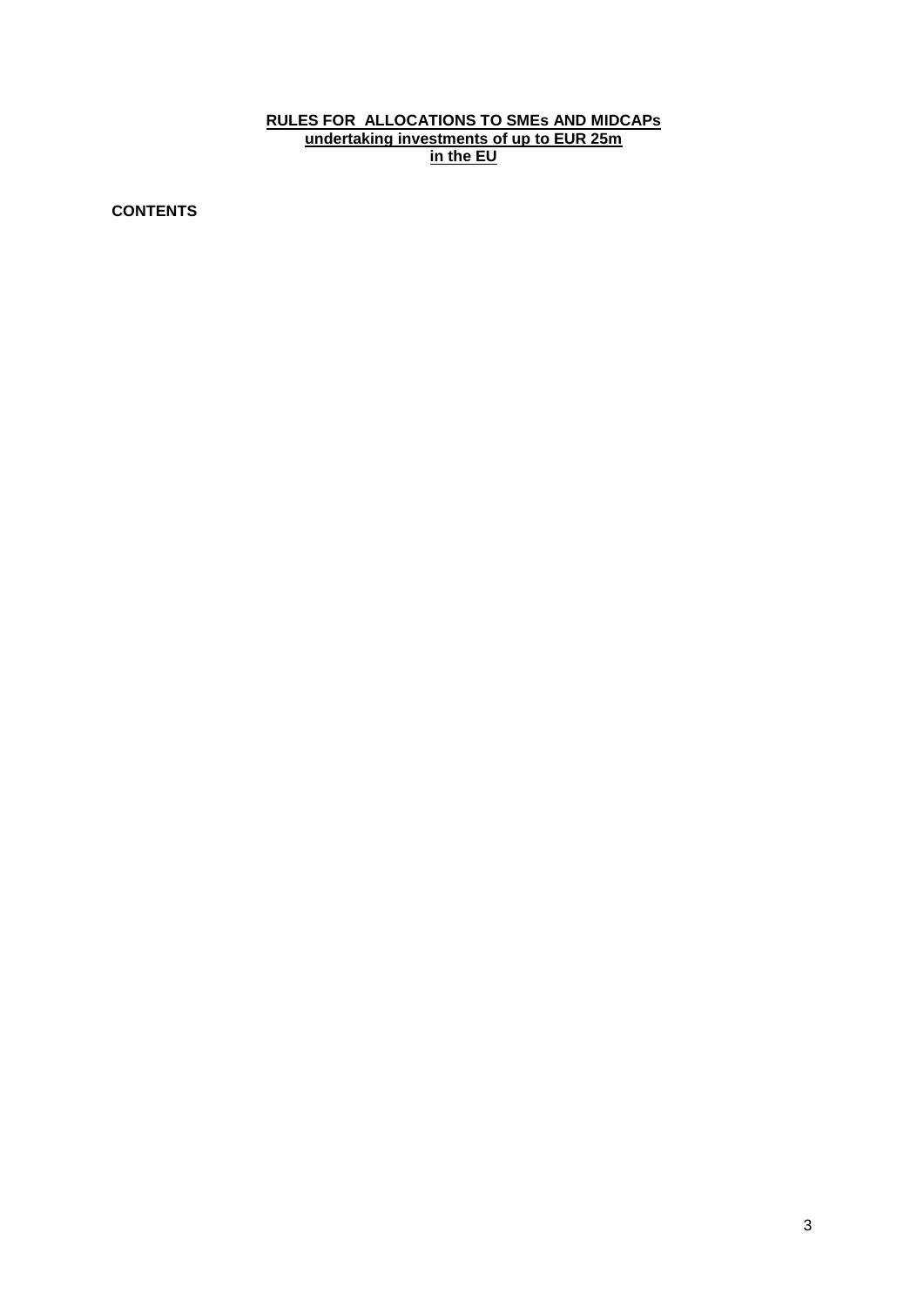This Side Letter accompanies the Finance Contract and clarifies in:

Sub-Section A: Eligibility criteria for Allocations

## **DEFINITIONS**

| <b>Borrower</b>                                                         | The Republic of Cyprus                                                                                                                                                                                                                                                                                                                                                                                                                                                                                                                                                                                                                                                                                                                              |
|-------------------------------------------------------------------------|-----------------------------------------------------------------------------------------------------------------------------------------------------------------------------------------------------------------------------------------------------------------------------------------------------------------------------------------------------------------------------------------------------------------------------------------------------------------------------------------------------------------------------------------------------------------------------------------------------------------------------------------------------------------------------------------------------------------------------------------------------|
| Intermediary                                                            | Local bank selected by CYPEF to participate in this<br>instrument                                                                                                                                                                                                                                                                                                                                                                                                                                                                                                                                                                                                                                                                                   |
| EIF (European Investment<br>Fund)                                       | <b>CYPEF Manager</b>                                                                                                                                                                                                                                                                                                                                                                                                                                                                                                                                                                                                                                                                                                                                |
| <b>EIB Allocation</b>                                                   | EIB financing allocated to eligible Sub-Projects of eligible<br><b>Final Beneficiaries</b>                                                                                                                                                                                                                                                                                                                                                                                                                                                                                                                                                                                                                                                          |
| Sub-Financing                                                           | Medium and long term financing provided by the Borrower to<br>eligible Final Beneficiaries to finance Sub-Projects                                                                                                                                                                                                                                                                                                                                                                                                                                                                                                                                                                                                                                  |
| Sub-Project                                                             | Aggregation of tangible and/or intangible new investments<br>undertaken<br>and/or<br>expenditures<br>by<br>eligible<br>Final<br>Beneficiaries, which can be identified in terms of location,<br>design and benefits, carried out over a period of up to 3 years,<br>and not completed before 6 months prior to:<br>i) the date of submission of the Allocation Report by an<br>Intermediary to the EIF, in the case of reports sent to<br>the EIB indirectly through the EIF; or<br>ii) the date of submission of the Allocation Report by the<br>Borrower to the EIB, in the case of reports sent directly<br>by the Borrower to the EIB;<br>either in: a) tangible and/or intangible fixed assets, or b)<br>working capital, or c) both a) and b) |
| <b>Final Beneficiaries</b>                                              | SMEs and MidCaps as further defined in this Side Letter                                                                                                                                                                                                                                                                                                                                                                                                                                                                                                                                                                                                                                                                                             |
| Other terms used have<br>the same meaning as in<br>the Finance Contract | Allocation Period, EIB Allocation, Allocation Report, Loan,<br>Financial Advantage, Reallocation, Reemployment, Sub-<br><b>Financing Agreement</b>                                                                                                                                                                                                                                                                                                                                                                                                                                                                                                                                                                                                  |

Any change to the eligibility criteria described in the present Side Letter shall be notified by the EIB and shall not apply to financings already approved or presented to the EIB for validation.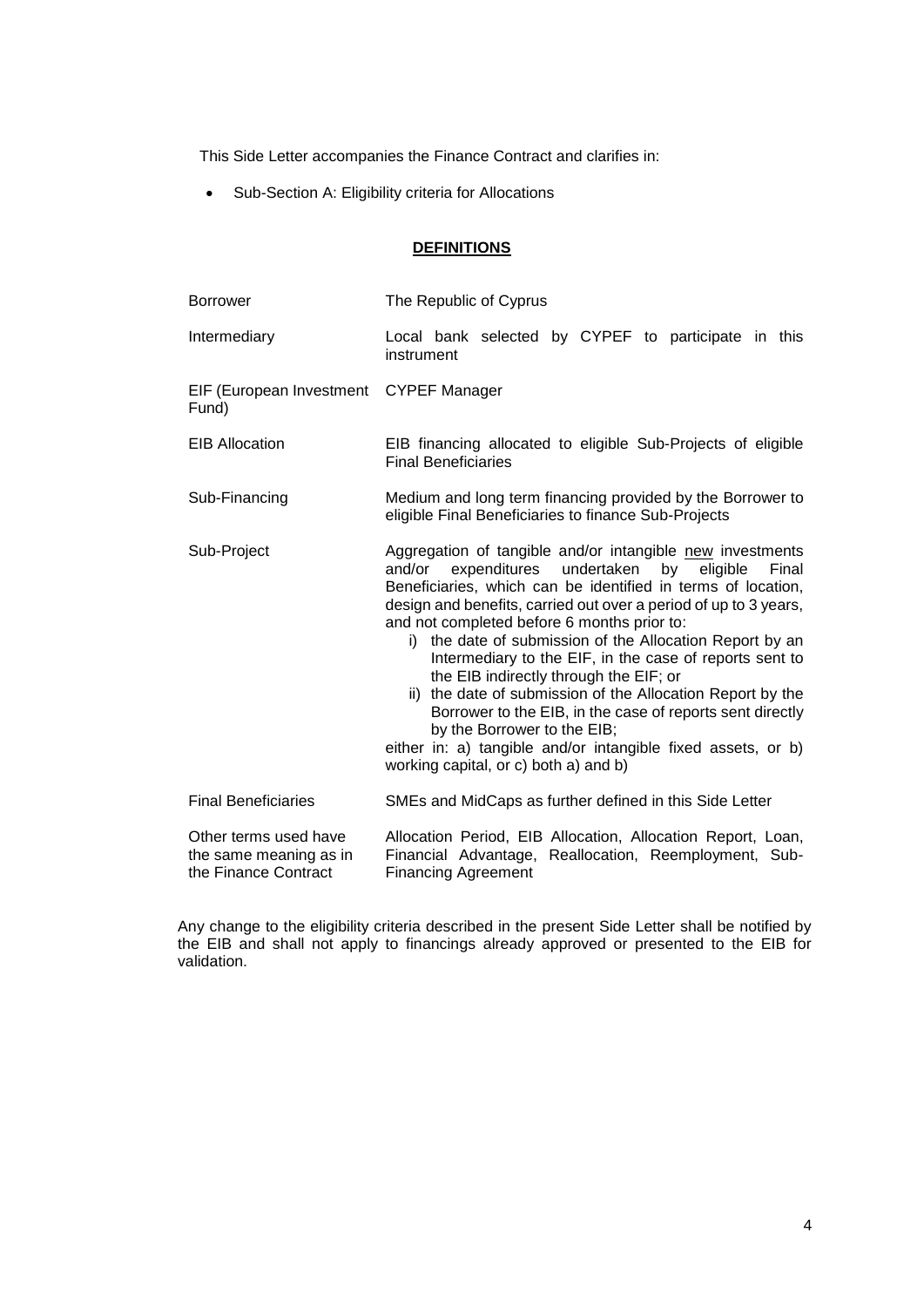### **A. ELIGIBILITY CRITERIA FOR ALLOCATIONS**

The eligibility criteria for allocation of EIB financing are defined in terms of:

- (1) Eligibility criteria for Final Beneficiaries (A.1.),
- (2) Eligibility criteria for Sub-Projects (A.2.),
- (3) Eligibility criteria for Sub-Project's cost categories (A.3.),
- (4) Amount and term of Sub-Financings (A.4.)

EIB financing is subject to the Final Beneficiary, the Sub-Project and the Sub-Financing all meeting the eligibility criteria defined in the present Side Letter.

## **A.1. ELIGIBILITY CRITERIA FOR FINAL BENEFICIARIES**

### **A.1.1. Eligible Final Beneficiaries: SME/MidCap definition**

**Eligible Final Beneficiaries** are small and medium sized enterprises ("SMEs"), defined as enterprises with less than 250 employees (full-time equivalent) or "MidCaps", defined as enterprises with minimum 250 and less than 3000 employees (full-time equivalent)].

An **enterprise** is any entity engaged in an economic activity, irrespective of its legal form, thus encompassing also family firms, partnerships, liberal professionals and associations regularly engaged in an economic activity. Self-employed persons are eligible Final Beneficiaries if they are recorded in a business registry and bear a VAT number.

To establish the enterprise's **SME/MidCap status, its number of employees** is calculated following the European Commission Recommendation 2003/361/EC concerning the definition of micro, small and medium-size enterprises ("EC Recommendation") that entered into force on 1 January 2005<sup>1</sup>.

The calculation takes into account **(i) direct employees and (ii) the employees of related enterprises in accordance with the EC definitions for Autonomous, Partner and Linked enterprises,** as summarised in the table below. The relationships between enterprises through natural persons are also taken into account if enterprises are linked (see table below) and if they are active on the same market or in adjacent markets. The total number of employees on a consolidated basis should be less than 250 or 3000 in the case of MidCaps.

| Autonomous<br>enterprises | An enterprise is considered autonomous if it does not hold 25% or more<br>of capital or voting rights (whichever is higher) in one or several other<br>enterprises and no other enterprise has a stake of 25% or more of its<br>capital or voting rights (whichever is higher).<br><b>Exception</b>                                                                                                                                                                                     |
|---------------------------|-----------------------------------------------------------------------------------------------------------------------------------------------------------------------------------------------------------------------------------------------------------------------------------------------------------------------------------------------------------------------------------------------------------------------------------------------------------------------------------------|
|                           | An enterprise is still considered autonomous if the following investors<br>hold up to 50% of its capital or voting rights and do not exercise a<br>dominant influence: public investment corporations, venture capital<br>companies and business angels, universities and non-profit research<br>centres, institutional investors including regional development funds,<br>autonomous local authorities with an annual budget of less than EUR<br>10m and fewer than 5,000 inhabitants. |
|                           | For autonomous enterprises, the number of employees to consider is that<br>of the enterprise only.<br>Note: An enterprise loses its SME / MidCap status if one or more public<br>bodies hold 25% or more of its capital or voting rights, unless it falls under<br>the aforementioned exception, in which case the threshold is up to 50%.                                                                                                                                              |

<sup>1</sup> Official Journal of the European Union L 124 of 20 May 2003, p. 36-41

-

<sup>(</sup>http://ec.europa.eu/growth/smes/business-friendly-environment/sme-definition\_en).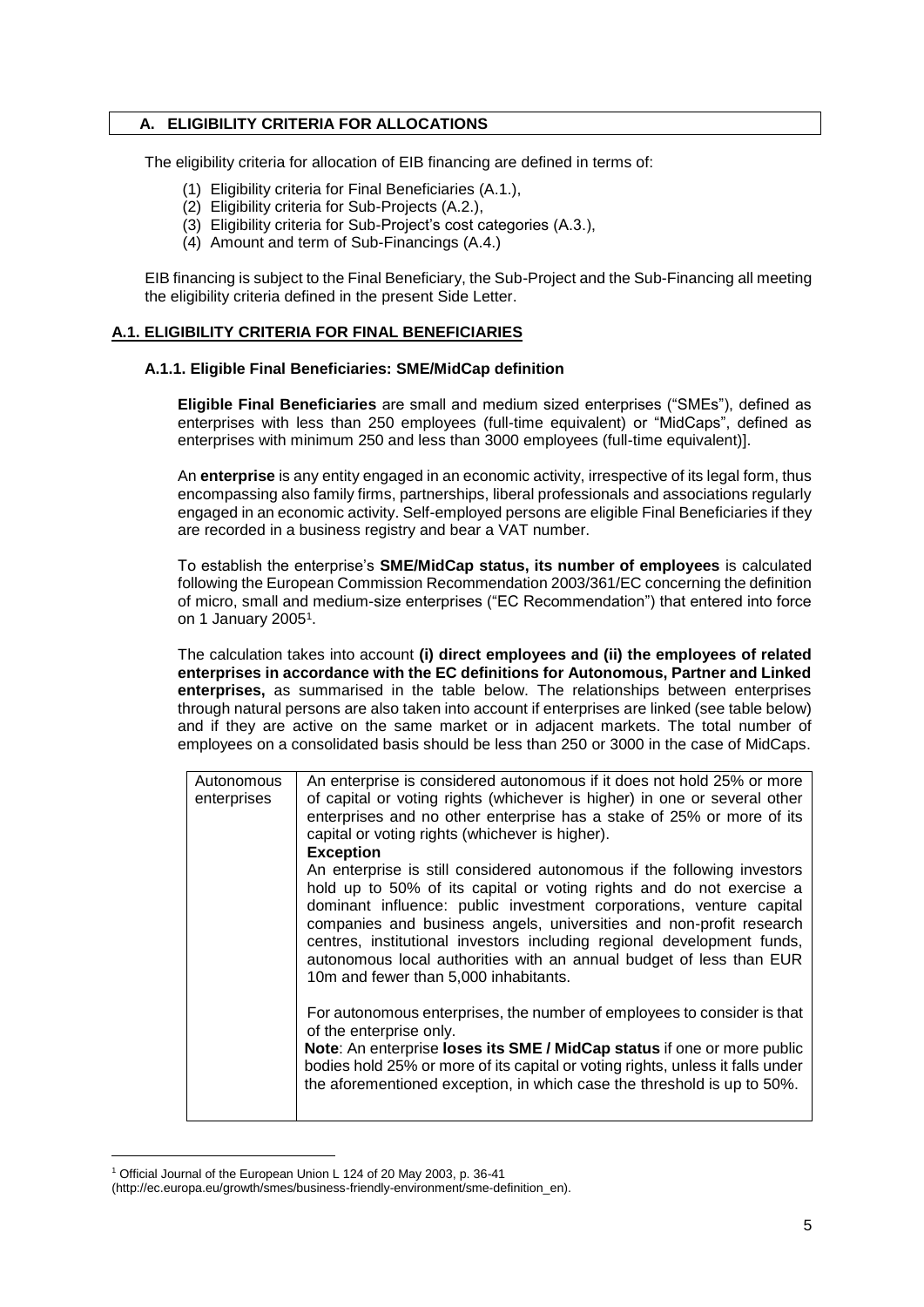| Partner<br>enterprises | An enterprise is considered a partner enterprise if it holds at least 25%<br>but no more than 50% of capital or voting rights (whichever is the higher)<br>in one or several other enterprises and/or another enterprise holds at least<br>25% but no more than 50% of its capital or voting rights (whichever is the<br>higher).                                                                                                                                                                                                                                                                                               |
|------------------------|---------------------------------------------------------------------------------------------------------------------------------------------------------------------------------------------------------------------------------------------------------------------------------------------------------------------------------------------------------------------------------------------------------------------------------------------------------------------------------------------------------------------------------------------------------------------------------------------------------------------------------|
|                        | For partner enterprises, the number of employees to consider is<br>calculated as the sum of the number of employees of the enterprise itself<br>plus a proportion of the number of employees of each of the partner<br>enterprises according to the percentage of shares/voting rights that are<br>held. Data of any partner enterprise(s) immediately upstream and<br>downstream have to be added.                                                                                                                                                                                                                             |
| Linked<br>enterprises  | Two enterprises are considered linked if one controls the other, directly or<br>indirectly, through the majority of capital or voting rights or through the<br>ability to exercise a dominant influence through a contract or by<br>agreement. In most EU Member States, linked enterprises are required to<br>prepare consolidated accounts.<br>For linked enterprises, the number of employees is calculated as the sum<br>of the number of employees of the enterprise itself plus the total number<br>of employees of each of the linked enterprises throughout the entire chain,<br>upstream and downstream <sup>2</sup> . |

In line with the EC Recommendation, the data to apply to the headcount of an enterprise's employees are those relating to its latest approved accounting period and calculated on an annual basis. In relation to companies that are close to the headcount ceiling, the EC Recommendation includes a provision whereby an enterprise gains/loses its SME/MidCap status whenever it goes below/above the headcount ceiling for two consecutive accounting periods<sup>3</sup>.

Further clarifications and examples can be found in the European Commission – DG Internal Market, Industry, Entrepreneurship and SMEs (GROW) Publication "User Guide to the SME Definition"<sup>4</sup> .

## **A.1.2. Location of Final Beneficiaries**

Final Beneficiaries shall be mainly registered in Cyprus, but Final Beneficiaries registered in other EU Member States are not excluded.

### **A.1.3. Excluded Final Beneficiaries**

### **A.1.3.1. EIB's Exclusion Policy**

SMEs/MidCaps are excluded as Final Beneficiaries of EIB financing if they are the subject of an EIB's exclusion decision which is effective at the date of signature of the legal documentation regarding the relevant Sub-Financing. EIB's exclusion decisions are taken in<br>accordance with EIB's Exclusion Policy as published on EIB's website Exclusion Policy as published on EIB's website [\(http://www.eib.org/about/accountability/anti-fraud/exclusion/index.htm\)](http://www.eib.org/about/accountability/anti-fraud/exclusion/index.htm).

### **A.1.3.2. Excluded sectors**

1

<sup>&</sup>lt;sup>2</sup> In most EU Member States such enterprises are required by law to draw up consolidated accounts or are included by way of full consolidation in the accounts of another enterprise.

<sup>&</sup>lt;sup>3</sup> See Art. 4.2. of the Annex of EC Recommendation 2003/361/EC.

<sup>4</sup> [https://ec.europa.eu/growth/smes/business-friendly-environment/sme-definition\\_en](https://ec.europa.eu/growth/smes/business-friendly-environment/sme-definition_en)

<http://ec.europa.eu/DocsRoom/documents/15582/attachments/1/translations>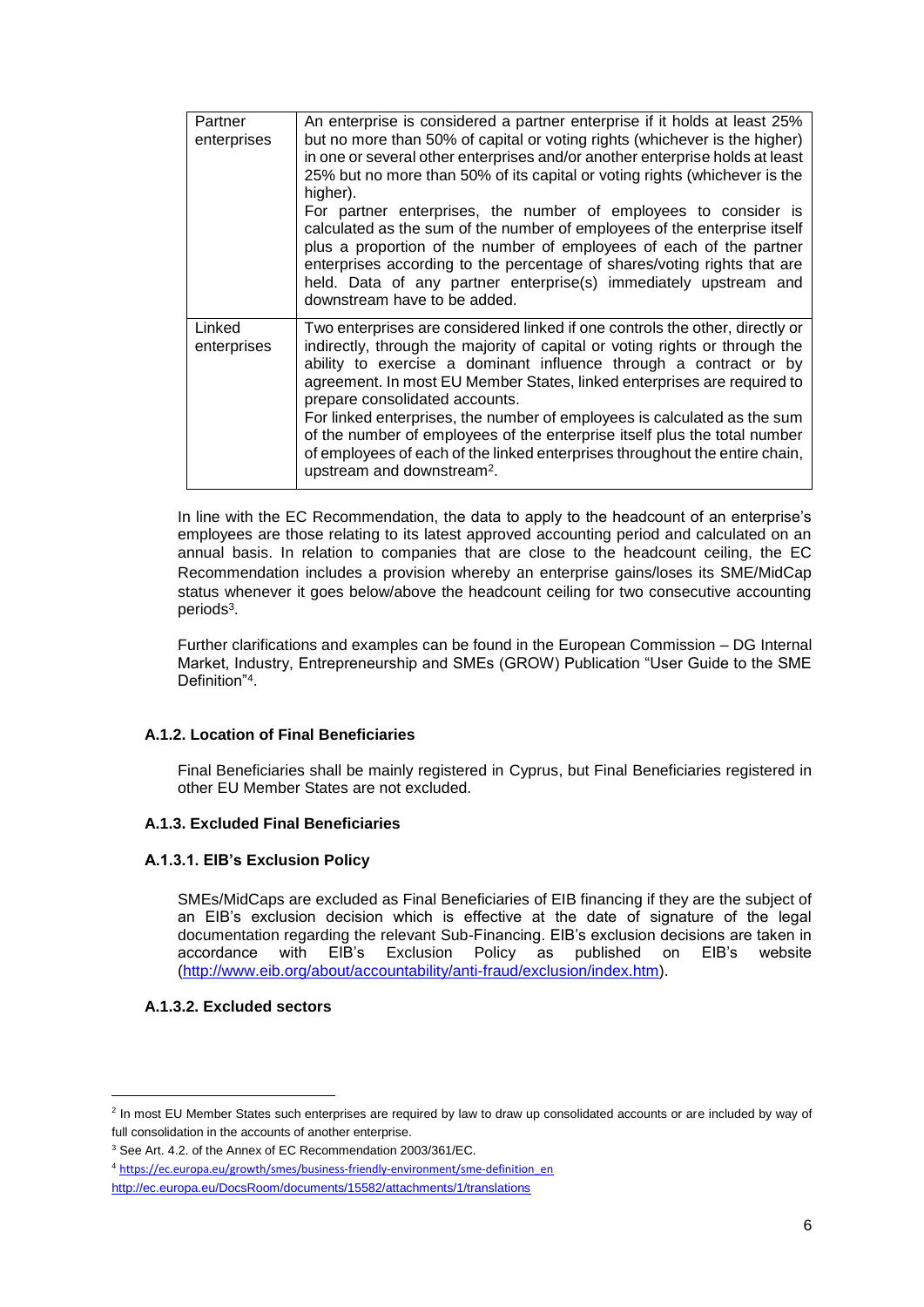Final Beneficiaries active in any sector are eligible, except if engaged in any of the sectors identified as non-eligible activity (type 2) on the list of NACE codes<sup>5</sup> provided by the EIB to the Borrower and the EIF by electronic mail.

For Final Beneficiaries active in more than one sector, the main activity shall be eligible. The main activity corresponds to the activity which contributes most to the total gross value added – as measured by income before interest, taxes and depreciation – of the Final Beneficiary.

For the sake of clarity, irrespective of the NACE codes of the Linked or Partner enterprises in the same group of companies, financial holding companies, whose sole economic activity is to hold and to manage portfolios of equity participations and/or investments in other companies, are not eligible for EIB financing.

## **Exception with reference to NACE codes in respect of Real Estate Activities**<sup>6</sup> :

Sub-Financings to enterprises which are created to own real estate (land and/or buildings) to be used (through rental) by an underlying commercial business, may be eligible if:

- I. the real estate enterprise and the underlying commercial business belong to the same group<sup>7</sup>; and
- II. the commercial business is clearly identified (in the Allocation Report, the Borrower and the EIF should indicate the NACE activity code of the commercial entity); and
- III. the Sub-Project complies with the eligibility criteria as outlined in this Side Letter.

## **Exception with reference to the NACE code "Manufacture of gas":**

For Final Beneficiaries which have their main activity in the excluded sector 352100 (manufacture of gas) but for which the eligible Sub-Project consists of the production of biofuel, the NACE code 351132 (alternative and renewable sources of energy: biofuel) associated with the Sub-Project shall be reported in the Allocation Tool. Such Sub-Projects remain eligible for EIB financing even though sector 352100 is excluded.

### **A.1.3.3. Excluded activities**

Irrespective of the eligibility of a NACE code relating to the main activity, each Final Beneficiary being involved in any kind of the following activities is not eligible for financing by the EIB:

- a) activities targeting the production or trade of weapons and ammunition<sup>8</sup>, explosives, equipment or infrastructures specifically designed for military use, and equipment or infrastructure which result in limiting people's individual rights and freedom (i.e. prisons, detention centres of any form) or in violation of human rights.
- b) activities which give rise to environmental impacts that are not largely mitigated and/or compensated (including but not limited to projects in protected areas, critical habitats and heritage sites).
- c) activities considered ethically or morally controversial. Examples: sex trade and related infrastructure, services and media, animal testing<sup>9</sup>, research on human cloning.
- d) activities prohibited by national legislation (only where such legislation exists). Examples: Genetically Modified Organisms (GMO), abortion clinics, nuclear energy, etc.

1

<sup>&</sup>lt;sup>5</sup> Statistical classification of economic activities in the European Union.

<sup>&</sup>lt;sup>6</sup> For example, "Sociétés civiles immobilières, SCI" (France) or Immobiliengesellschaft (Germany).

<sup>&</sup>lt;sup>7</sup> A group of enterprises include parent and subsidiary entities that have a common source of control, the latter being exercised through the majority of capital or voting rights.

<sup>&</sup>lt;sup>8</sup> This includes sporting weapons.

<sup>&</sup>lt;sup>9</sup> Activities involving life animals for experimental and scientific purposes are eligible insofar as in compliance with the Directive 2010/63/EU of the European Parliament and of the Council of 22 September 2010 on "The protection of animals used for scientific purposes".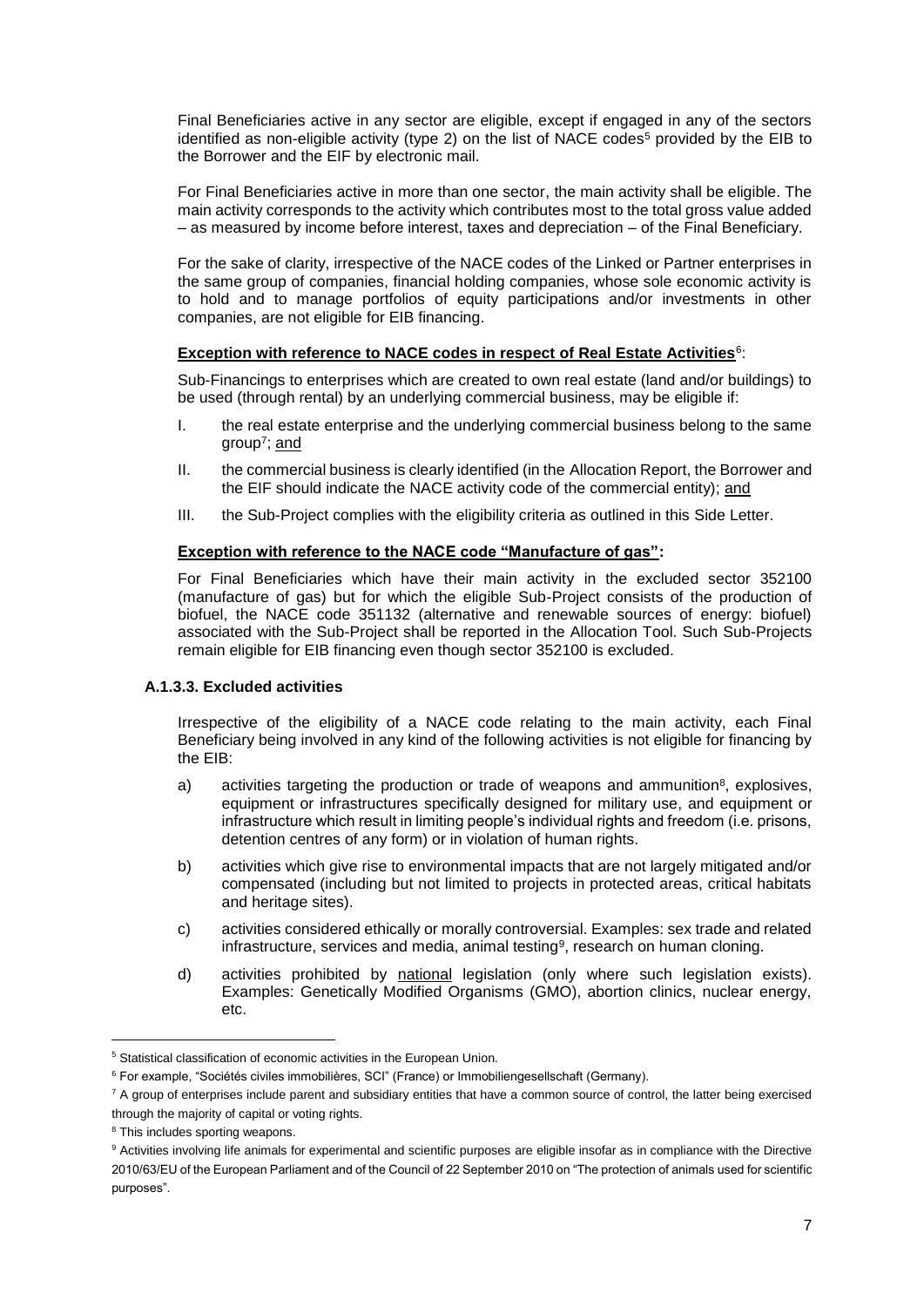Irrespective of the eligibility of a NACE code relating to the main activity, each Final Beneficiary for which more than 10% of its annual revenues is generated by the following activities is not eligible for financing by the EIB:

- e) activities targeting the production or facilitating the use of gambling and related equipment.
- f) activities targeting tobacco production, manufacturing, processing, or specialist tobacco distribution, and activities facilitating the use of tobacco (e.g. "smoking halls").

### **A.1.4. Leasing company as a Final Beneficiary**

Leasing companies may be Final Beneficiaries, if (i) they comply with the Final Beneficiary eligibility criteria as defined above (see section A.1.) and (ii) the allocation meets the standard criteria. Eligible lessees can be private sector companies and public administrations.

### **A.2. ELIGIBILITY CRITERIA FOR SUB-PROJECTS**

### **A.2.1. General Conditions**

Sub-Projects shall not relate to excluded sectors as defined under Sub-Section A.1.3.2 or excluded activities as defined under Sub-Section A.1.3.3 (including activities related to gambling (A.1.3.3e)) and tobacco (A.1.3.3f)). In addition, Sub-Projects shall not relate to:

- a) the purchase (or construction or renovation) of real estate with the purpose of selling or renting the building to a third party, except for the construction of social housing, commercial centres and/or offices with the purpose of renting them to third parties which can become exceptionally eligible subject to EIB's pre-approval in each case;
- b) the provision of consumer finance;
- c) pure financial transactions which relate to any expenditure that does not lead to additional capital expenditures or operational activity of the enterprise (such as trading public stocks, other securities or any other financial product, refinancing of the enterprise's loans), including change of ownership (e.g. Mergers & Acquisitions);

**except for** generation change (i.e. retirement of the previous owner) or staff-related enterprise transmissions, which may be eligible if:

- (i) they allow for a continuation in economic activity of the respective enterprise,
- (ii) both the buyer and the entity to be sold are eligible Final Beneficiaries, and
- (iii) the total financing needed for the enterprise acquisition does not exceed EUR 5m (excluding own funds);
- d) undertakings with a political or religious content;
- e) health sector projects with "secure units", closed psychiatric wards and/or correctional facilities;
- f) health sector projects which do not respect the common values and fundamental principles of EU's health care policy (sustainable solutions for society based on scientific evidence and equity of access);
- g) new gas-fired boilers of any capacity; replacement of large gas-fired boilers with a capacity exceeding 20 MWth;
- h) coal mining, processing, transport and storage;
- i) oil exploration & production, refining, transport, distribution and storage;
- j) natural gas exploration & production, liquefaction, regasification, transport, distribution and storage;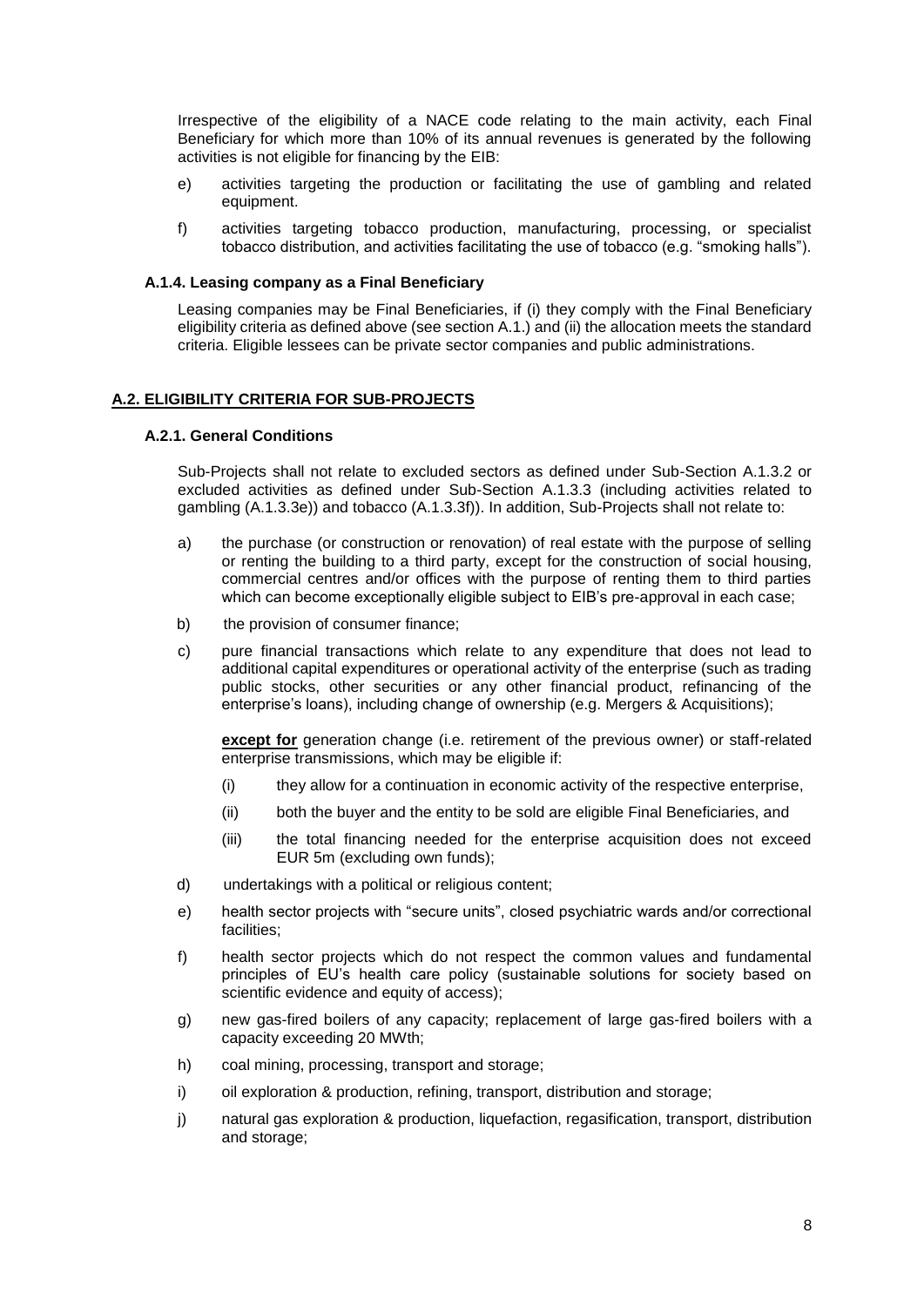- k) electric power generation exceeding the Emissions Performance Standard (i.e. 250 grams of CO2e per kWh of electricity), applicable to fossil fuel-fired power and cogeneration plants, geothermal and hydropower plants with large reservoirs;
- l) heat production/supply and Combined Cooling/Heat and Power production (CCHP, CHP), to the exception of:
	- $(i)$  heat production using renewable fuels or eligible cogeneration<sup>10</sup>,
	- (ii) replacement of small and medium-sized existing natural gas boilers with a capacity of up to 20 MWth if meeting the minimum energy efficiency criteria, defined as A-rated boilers in the EU (applicable to <400kWth) or boilers with efficiencies of >90%,
	- (iii) rehabilitation or extension of existing district heating networks are eligible if there is no increase in CO2 emissions as a result of the combustion of coal, peat, oil, gas or non-organic waste on an annual basis,
	- (iv) new district heating networks or substantial extensions of existing district heating networks are eligible if the network uses at least 50% renewable energy or 50% waste heat or 75% cogenerated heat, or 50% of a combination of such energy and heat;
- m) construction of new buildings and major rehabilitation of existing buildings (exceeding 25% of the surface area or 25% of the building value excluding land), which do not comply with national energy standards defined by the Energy Performance of Buildings Directive (EPBD, 2018/844/EU).

For Sub-Projects related to power/heat production using biomass, the following biomass sustainability conditions shall be met:

- (i) feedstock shall be from non-contaminated biofuel inside the EU, or certified for sustainability when sourced outside the EU;
- (ii) forest feedstock is to be certified according to international sustainable forest certification standards;
- (iii) use of palm oil products or raw material from tropical forest/protected sites are excluded. Protected sites include Natura 2000 sites designated under EU legislation, sites recognized under the Ramsar, Bern (Emerald network) and Bonn Conventions and areas designated or identified for designation as protected areas by national Governments.

For the avoidance of doubt, the above conditions for power/heat/cooling production also apply to primarily non-energy related Sub-Projects, e.g. a flower production facility.

To be eligible for EIB financing, a Sub-Project:

- shall be economically, environmentally, technically and financially sound;
- if it is part of a larger investment, it must be self-contained and technically and economically viable in itself (not dependent on the realisation of the remainder of the investment)<sup>11</sup>.

For passenger cars and Light Commercial Vehicles (LCVs), the following conditions apply:

(i) The vehicle shall be primarily used for business purposes;

1

<sup>10 &</sup>quot;Eligible cogeneration" is defined as:

<sup>(1)</sup> Based on 100% Renewable Energy (RE), waste heat or a combination thereof; OR

<sup>(2)</sup> If based on <100% RE and the remaining part is gas-fired (no other fossil fuel is eligible): overall efficiency >85% where efficiency is defined as (Heat + Electricity production) / Gas fuel consumption > 85%.

<sup>&</sup>lt;sup>11</sup> Large investments (for which the total project cost exceeds EUR 25 million) may sometimes be composed of several, selfcontained parts. If each part is economically and technically viable in itself, and not dependent on the realisation of another phase, the EIB may finance one of these parts separately, if their respective investment cost is below EUR 25 million. As an example: a private sector entity plans to develop an extension of an existing trade-fair. It wants to build 2 halls, a multi-functional one and one more exclusively suitable for scientific conferences, each costing EUR 15 million. While the total investment cost is above the maximum amount eligible for EIB financing under the present EIB Loan, each extension can function technically and economically independently from the other one. Therefore, the EIB may finance one of the above parts under the conditions of the present Side Letter provided that the other part is not financed by the EIB.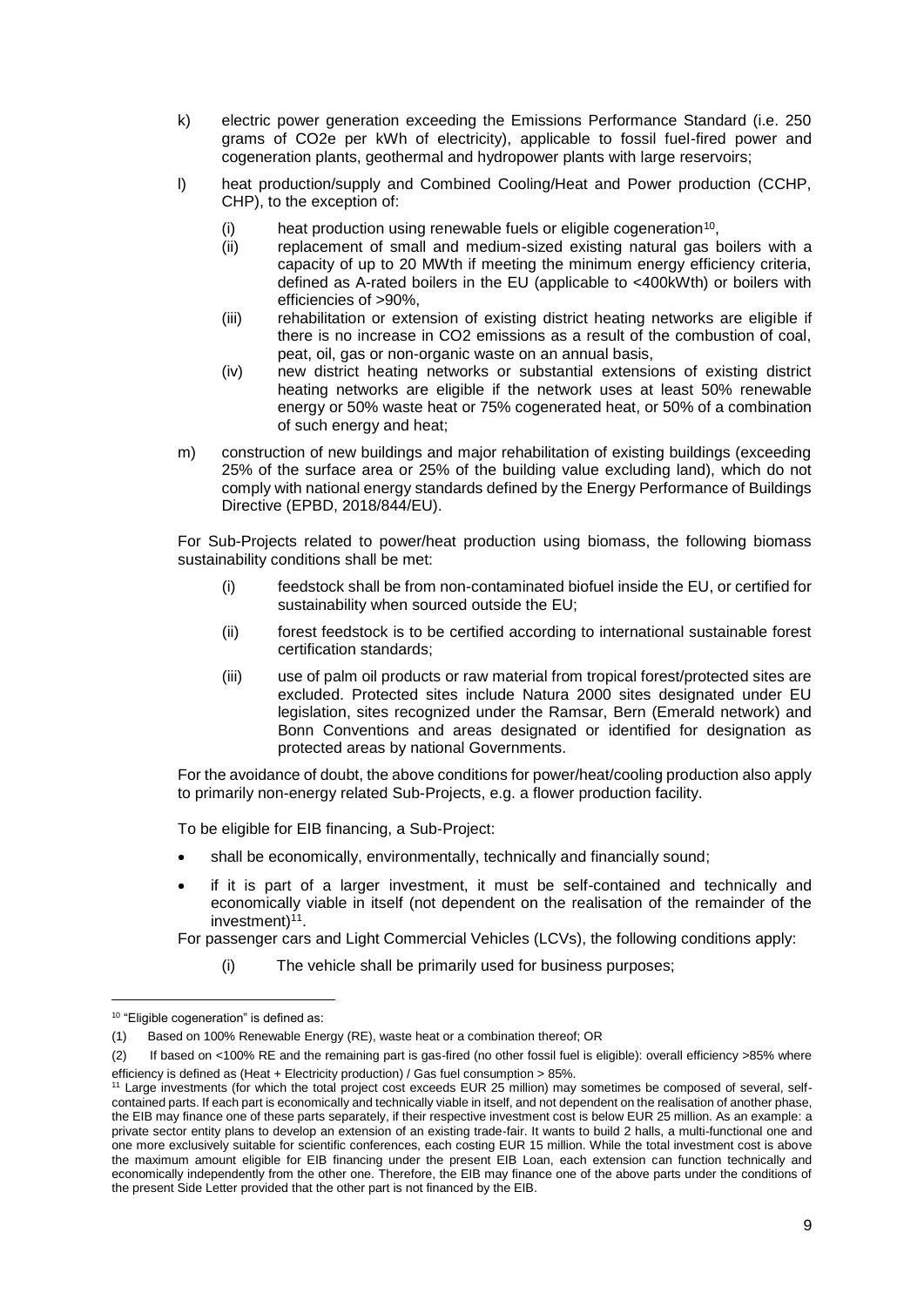(ii) On a portfolio basis, the CO2 emission of new passenger cars shall not exceed 120 gr/km whereas the CO2 emission of new LCVs shall not exceed 175gr/km.

## **Defence Activities**

Eligible activities of Final Beneficiaries operating in the defence sector are limited to the purchase, manufacturing and/or development of "dual-use" items. Dual-use items shall mean items, including software and technology, which can be used for both civil and military purposes, and shall include all goods which can be used for non-explosive uses. EIB applies the List of dual-use items and technology in Annex I to the Council Regulation (EC) No 428/2009 (amended by Regulation (EU) No 388/2012 of the European Parliament and of the Council of 19 April 2012) for setting up a Community regime for the control of exports, transfer, brokering and transit of dual-use items<sup>12</sup>. These conditions shall also apply to Sub-Projects relating to the manufacture of spacecraft and related machinery and space transport.

### **Public order and safety activities**

EIB eligible projects in public order and safety are limited to investments that do not contribute to violation of human rights or limitation of private individuals' freedom. Financing of prisons, detention centres, correctional institutions or police stations with detention facilities is fully excluded. Financing of police and border and coast guard activities is only eligible for Sub-Projects concerning infrastructure and equipment that cannot contribute directly to physically hurting or restraining freedom of private individuals. These conditions shall also apply to Sub-Projects concerning the acquisition of civil defence aircraft.

### **A.2.2. Location of Sub-Projects**

Sub-Projects shall be mainly located in Cyprus, but investments in other EU Member States are not excluded.

### **A.2.3. Compliance with EU and National Law**

The Borrower shall require from the Final Beneficiary that Sub-Projects undertaken with the proceeds of EIB funds comply with the relevant applicable EU and national provisions, in particular for:

- i. Sub-Projects in the field of environment and sectors regulated by EU policy;
- ii. Sub-Projects that include procurement of works, supplies and services regulated by EU and national requirements in force<sup>13</sup>. The Borrower shall require the Final Beneficiary to confirm that the investments to which EIB financing is allocated are in compliance with EU and national provisions on procurement, where applicable.

## **A.3. ELIGIBILITY CRITERIA FOR SUB-PROJECT's COST CATEGORIES**

### **A.3.1. Eligible cost categories**

1

The following cost categories are **eligible** for allocation of EIB financing as part of the Sub-Projects carried out by Final Beneficiaries:

a) purchase, renovation or extension of tangible assets, including the development and planning during the construction phase; financing costs during the construction phase for up to 10% of the total Sub-Project cost; financing of land purchase which is technically

<sup>&</sup>lt;sup>12</sup> For the sake of clarity, dual-use items which can be used for manufacturing of nuclear weapons or other nuclear explosive devices are excluded from EIB support. Dual-use Sub-Projects concerning Final Beneficiaries operating in sectors of nuclear energy, nuclear fuel processing, uranium enrichment and irradiated fuel reprocessing are fully excluded on the NACE sector code list.

<sup>13</sup> For further information on EU tendering requirements:<http://www.eib.org/projects/cycle/procurement/index.htm>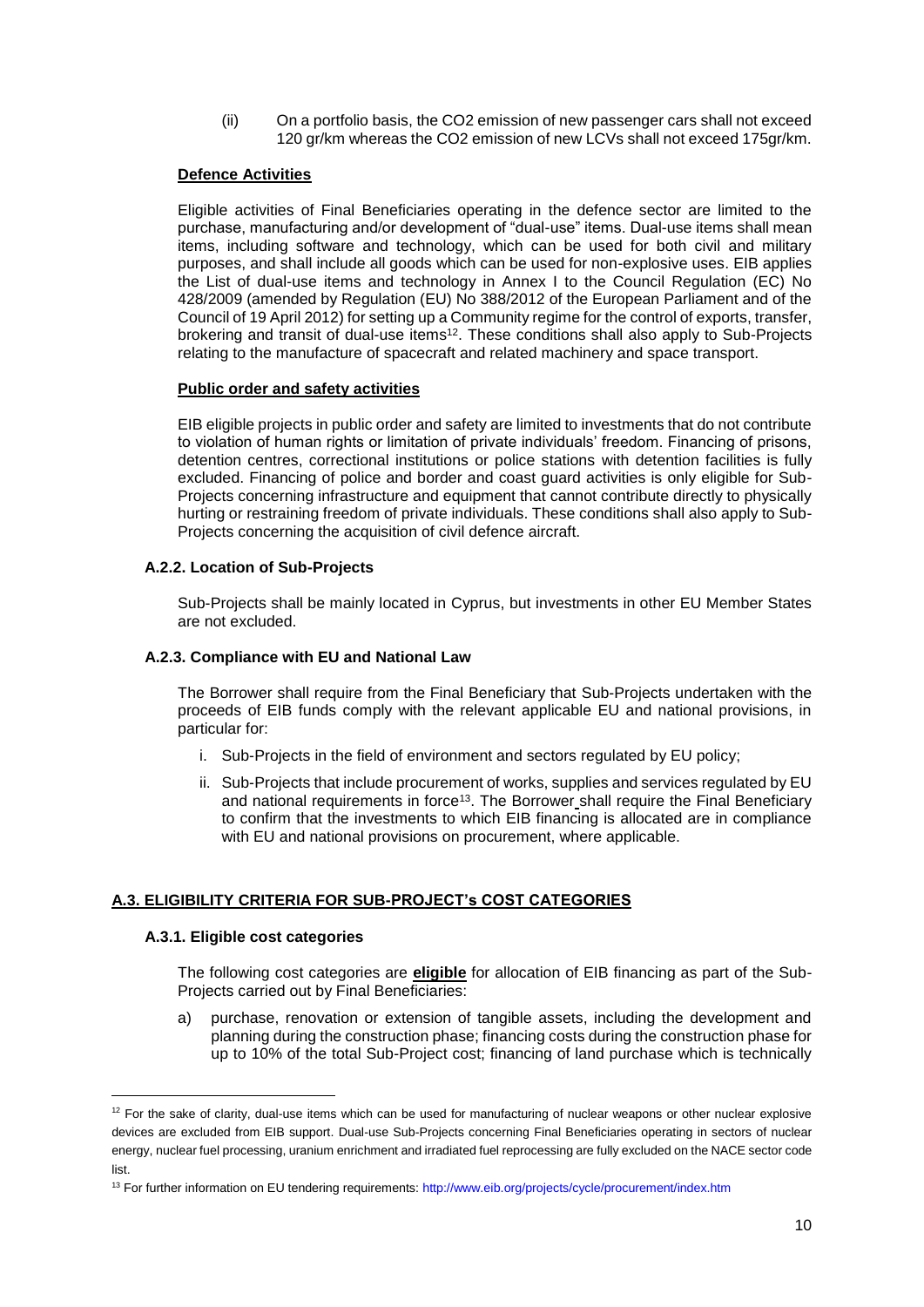essential for the investments for up to 10% of total Sub-Project cost<sup>14</sup>; purchase of assets other than real estate (e.g. construction equipment), with the purpose of renting them to third parties.

- b) investment in intangible assets, i.e.:
	- i. RDI expenses (including gross salaries of staff directly associated with the Research, Development, and Innovation components of the firm's activities, and development costs of concessions, patents, licenses, trademarks and similar rights and assets);
	- ii. purchase of process licenses, software and other rights and assets with an inherent productive capacity;
	- iii. purchase of other intangible assets such as licenses for the use of non-generated public resources<sup>15</sup>, patents, brands, trademarks and similar rights and assets<sup>16</sup> up to 10% of the Sub-Project costs.
- c) working capital

Financing of working capital needed for the operational activity of Final Beneficiaries, e.g. current assets such as stocks (inputs, work-in-progress and finished products) and receivables, is eligible for allocation of EIB financing, including when provided by the Borrower as revolving (e.g. overdraft) facilities, subject to such facilities being committed for a period of minimum 2 years (see also Sub-Section A.4.2).

For the avoidance of doubt, a Sub-Financing of less than 2 years is eligible for EIB financing provided that (i) the Sub-Financing Agreement lasts for at least 1 year and (ii) the Borrower has assessed that the working capital reflects a medium to long term financing need of the Final Beneficiary, justifying working capital financing for at least 2 years<sup>17</sup>, and has the intention to extend the Sub-Financing by at least one more year. Should a Sub-Financing not be extended to at least a two-year period in total, the related EIB funding shall be subject to Reallocation or Reemployment under the conditions set out in this Side Letter and in the Finance Contract.

The VAT (incl. recoverable VAT) cost component of working capital Sub-Financings is not eligible in principle. However VAT may be included in working capital Sub-Financings, in which case the corresponding Allocation Report should be capped at 85% of the Sub-Financing (the remaining 15% not funded by the EIB is notionally assumed to cover VAT)<sup>18</sup>.

## **A.3.2. Non-eligible cost categories<sup>19</sup>**

1

The following categories of costs incurred by Final Beneficiaries shall **not be eligible** for allocation irrespective of the eligibility of the Final Beneficiary under Sub-Section A.1.:

a) financing of land purchase is excluded unless it is technically essential for the investments (see Sub-Section A.3.1. a)); the purchase of farmland is always excluded;

<sup>&</sup>lt;sup>14</sup> It is understood that the entire cost of land in so far it is technically essential for the investments can be included in the calculation of Sub-Project's cost. However, the land purchase included in the allocated amount shall not exceed 10% of the Sub-Project cost.

<sup>&</sup>lt;sup>15</sup> Non-generated public resources refer to "monopoly rights" that do not require an investment to create such rights. For example, the right to use a broadcast frequency does not need an investment by the authority which grants the frequency.

<sup>&</sup>lt;sup>16</sup> Examples of such intangible assets include taxi licenses, distribution rights for media services, etc.

<sup>&</sup>lt;sup>17</sup> For Sub-Financings with an initial maturity of less than 2 years, the minimum expected cumulative maturity should be reported in the Allocation Report (i.e. 2 years).

<sup>&</sup>lt;sup>18</sup> Please note that only VAT with reference to stocks and receivables proposed for allocation under working capital could be reflected.

<sup>&</sup>lt;sup>19</sup> The non-eligible cost categories under this section cannot be reflected in the project costs except for non-recoverable taxes and tariffs (which can be part of the project cost). For example, the purchase of farmland or goodwill cannot be part of the project costs.